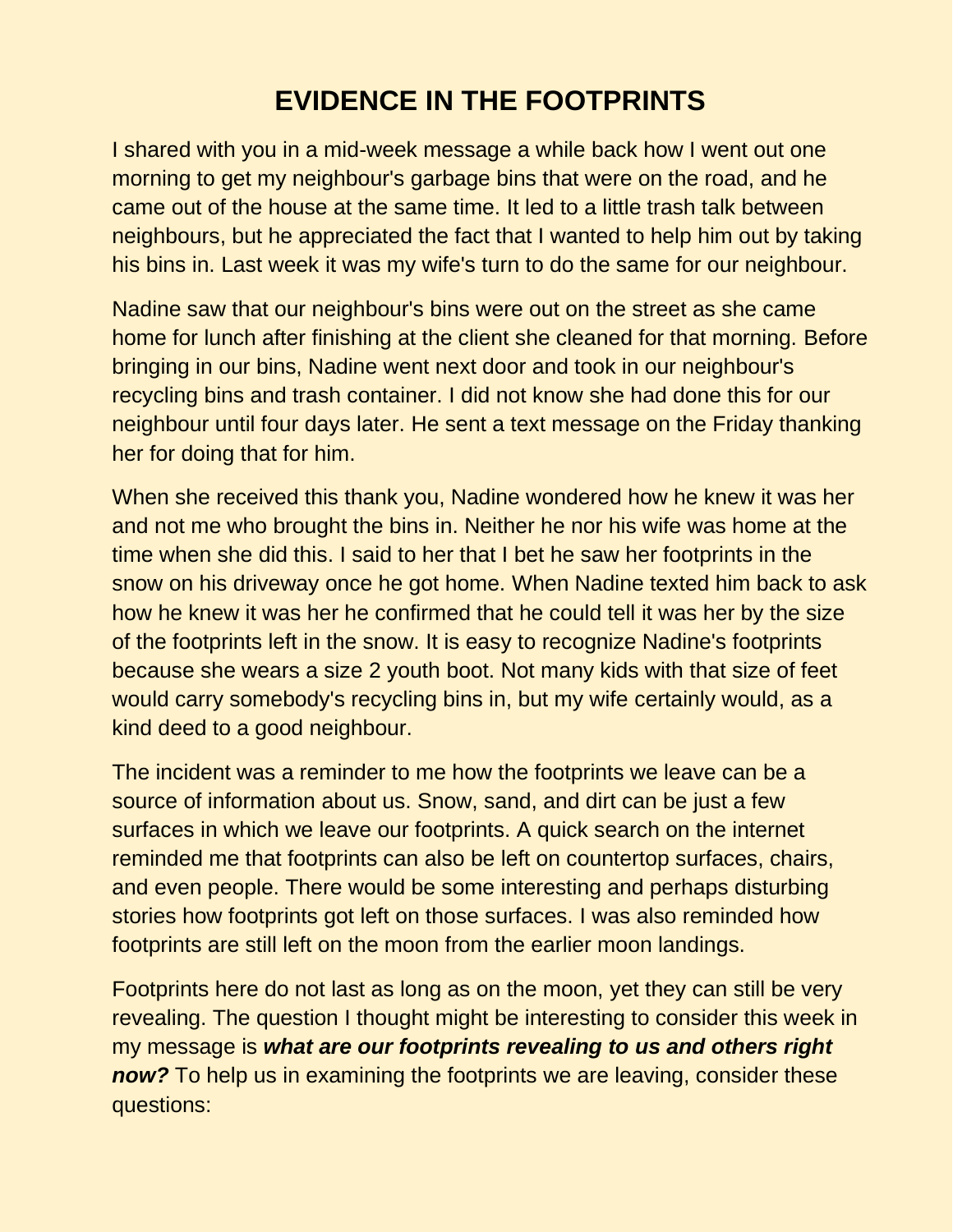- Are our footprints revealing that we are walking closely with God right now, or rather far apart from Him, or in the opposite direction?
- Are our footprints revealing that we are walking with clarity and purpose right now, or in uncertainty and confusion?
- Are our footprints revealing that we are walking with strength and confidence right now, or in fear and worry?
- Are our footprints showing we are walking in the direction of helping others, or avoiding situations to be of help?
- Are our footprints showing we are walking with somebody else, or basically alone for the most part?
- Are our footprints showing we are walking in the ways of God, or in the ways of the world?
- Are our footprints showing we are walking on the promises of God, or on shaky and uncertain ground?

This is just a starting point for us to consider when it comes to examining our footprints in order to see what they are revealing to us and others right now.

As I began to consider these questions, the poem ["Footprints"](https://condolencemessages.com/footprints-in-the-sand/) came to mind. I encourage you to Google the poem after you finish reading this message. It is a very enlightening reminder of how when we are going through some of life's most difficult of moments, we may only see one set of footprints in the sand. We may question where God was in these moments. The person in the poem who wondered this discovered the reason for seeing only one set of footprints was because God was carrying them through those tough moments in life.

It was not only this poem that came to mind as I considered the questions listed above, but also two very familiar hymns. The first hymn that came to mind was "Just a Closer Walk with Thee." The refrain from this hymn is very powerful and encouraging for us in our daily walk:

## **Just a closer walk with Thee, Grant it, Jesus is my plea, Daily walking close to Thee, Let it be, dear Lord, let it be.**

I hope our footprints right now show this is what we are doing each day in the steps we take. The other hymn I thought about was "In the Garden!" Once again, the words we sing in the refrain to this hymn are important to be reminded of: